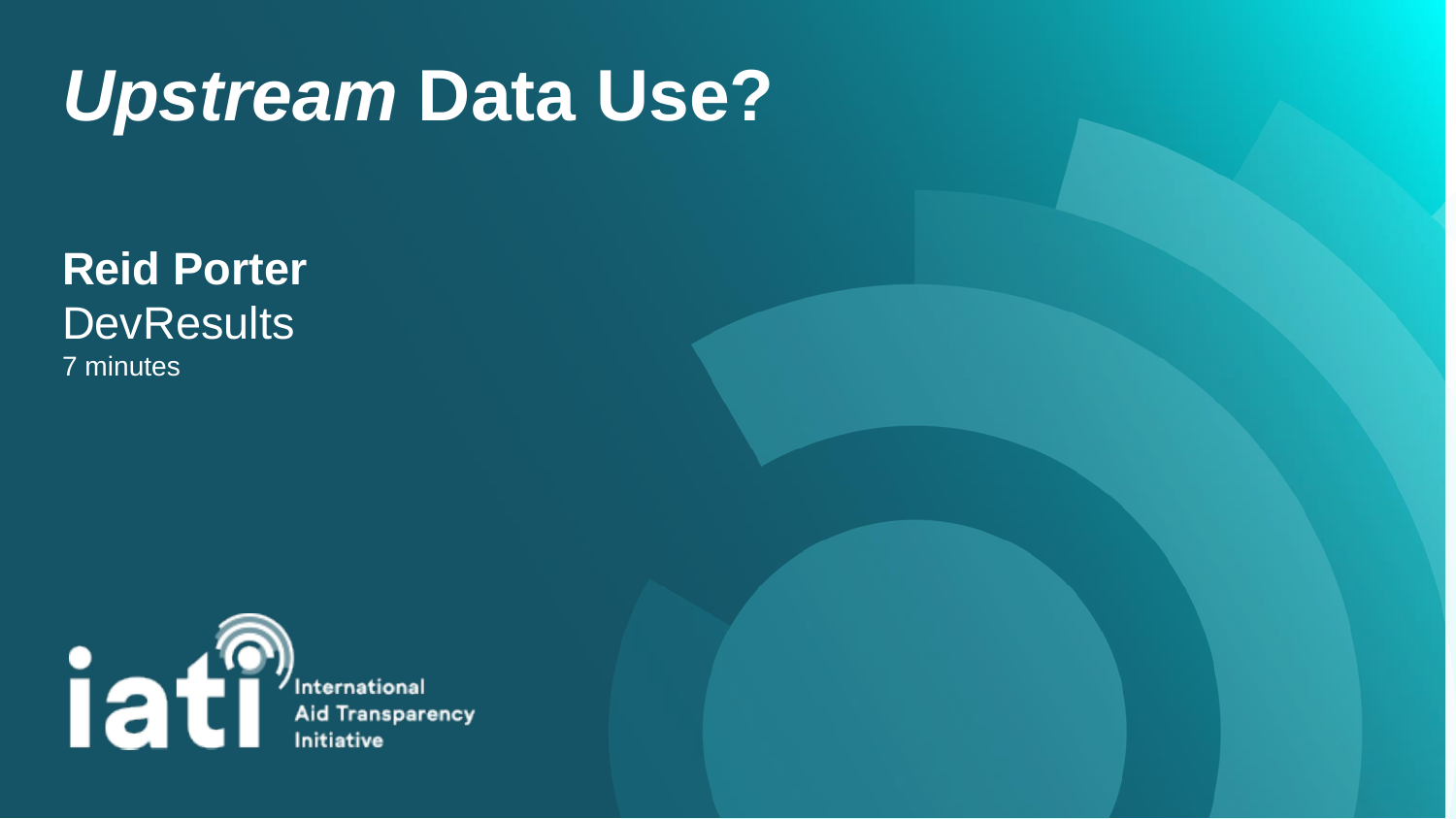#### **Ensuring Downstream** *Upstream* **Data Use**

● Public shame, peer pressure, and donor requirements are powerful incentives to improve *downstream* 

- Open aid data should be useful, useable, in-use© absolutely.
- quality, sure.
- team, and deriving value from it well before publication, is critical.

● Self-interest and -- *ahem* -- laziness are stronger incentives, by far. Building an IATI file incrementally as a

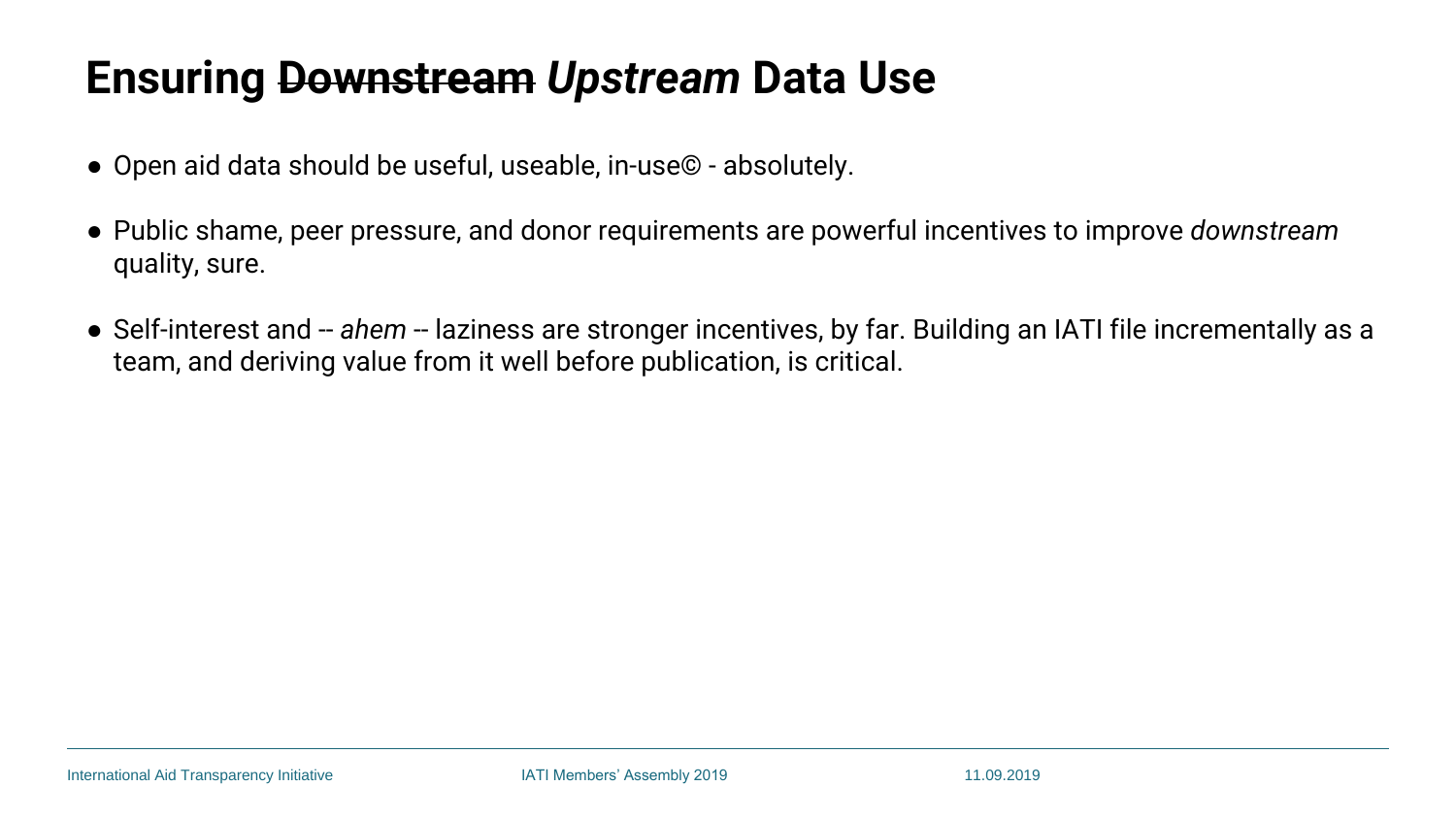### **Front-loading publication**

*"Most organisations use a publishing tool or service to create their data… Another option is to…[take] the data directly from your internal systems…"*

- *All* data comes from internal systems, but for most organizations (even big ones), 'system' is a generous term.
- Not everyone can afford fancy software. Publication is never free, even with free software.
- But everyone needs a system of some kind, even if that system is Excel-centric.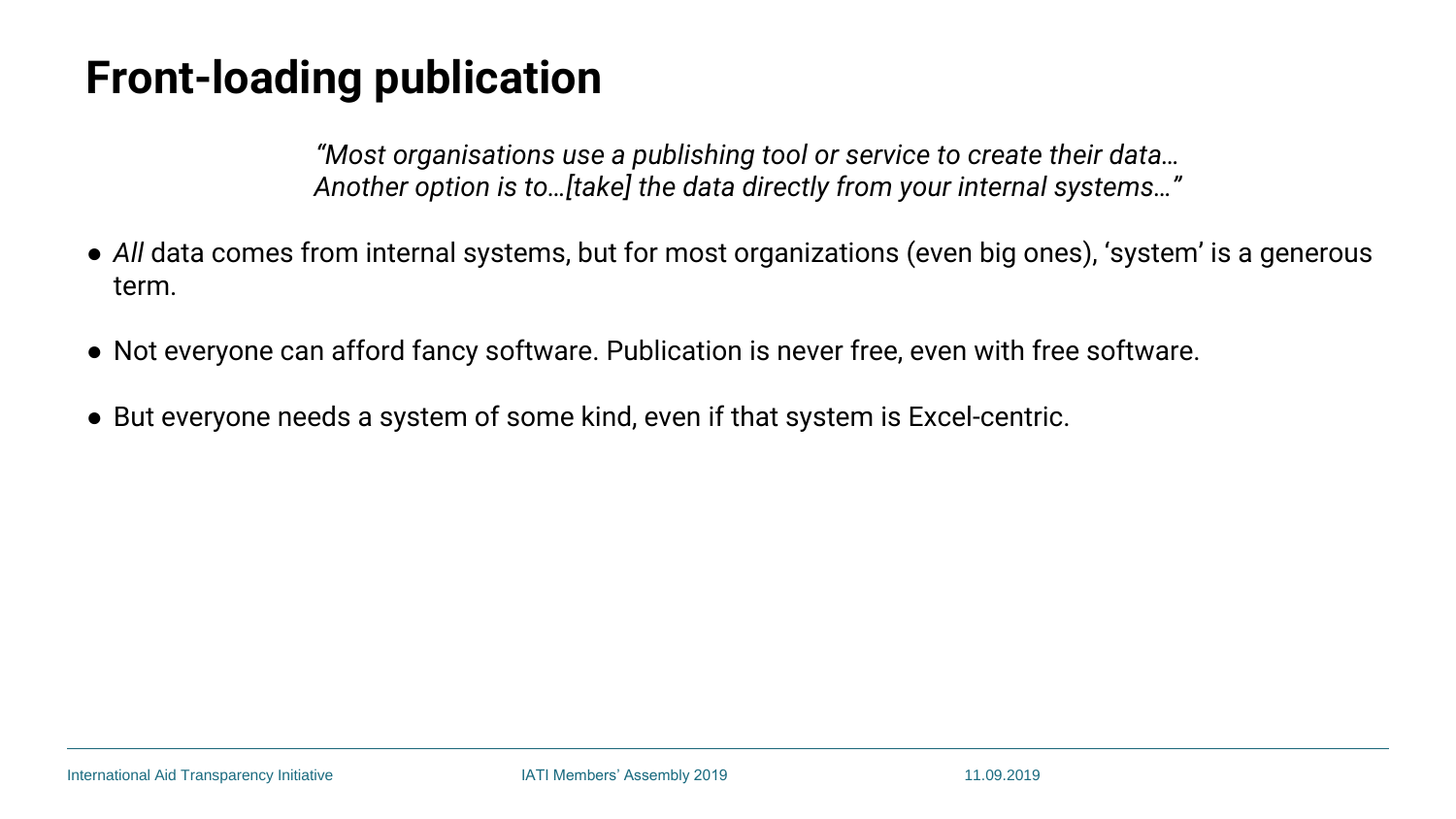### **Build for the long haul**

- Organizations need to be better incentivized to get their data management act together from A to Z.
- This goes well-beyond IATI. M&E data, targeting and project design, risk management, learning, etc.
- Somehow it's still OK to tinker around with blockchain and AI while your staff fill out paper timesheets.
- Obviously we at DevResults care about development IMS systems, or we'd do something more lucrative. But many organizations still think they can operate in 2019 with quant data in a Word doc.

So what can we do?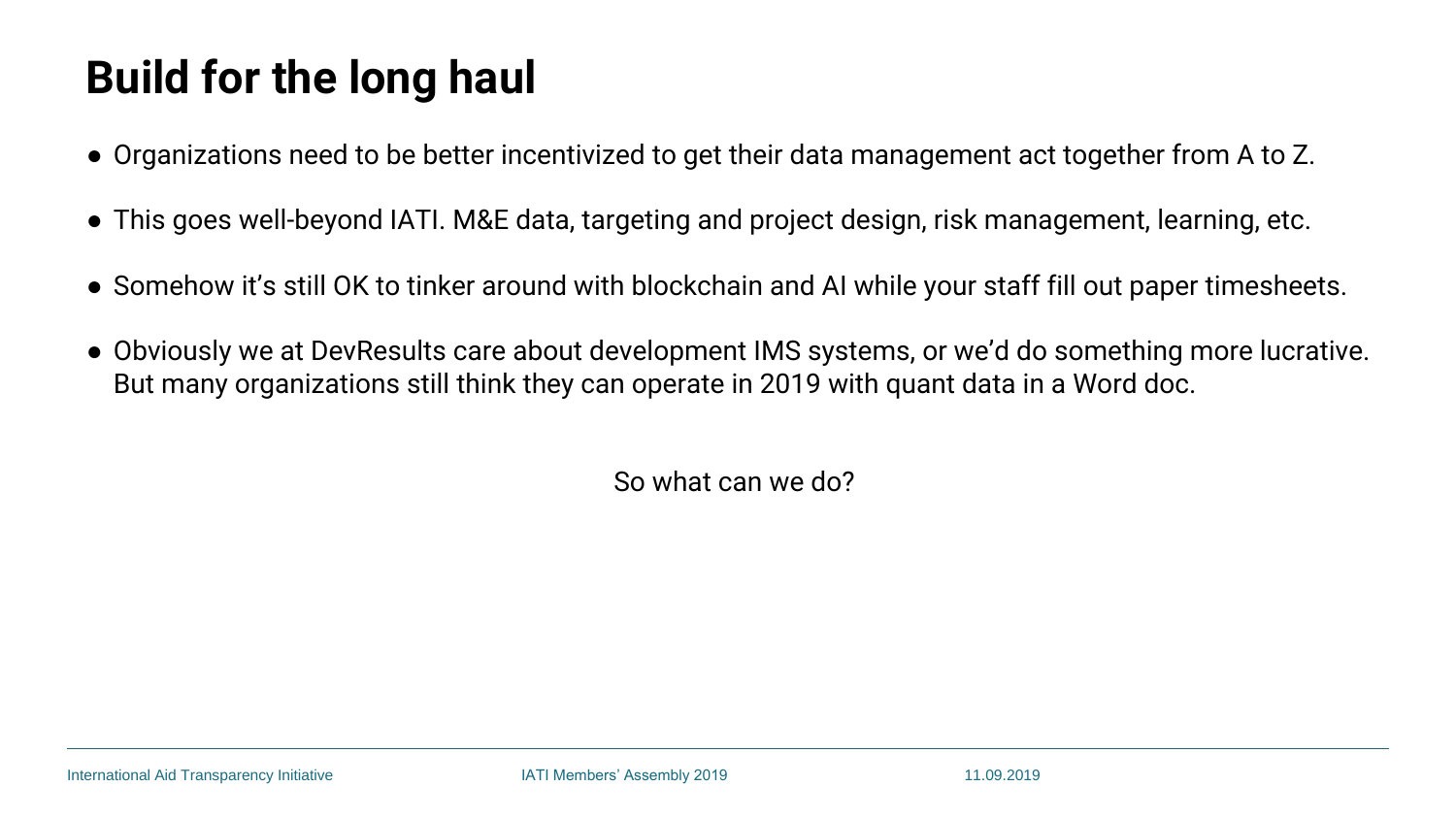- If you're a donor : set expectations for partners from the procurement-stage on.
	- $\circ$  GIS was once considered an expensive luxury, but donors kept asking for maps, and now geospatial analysis is becoming much more common.
- If you're an implementer : don't settle for "everyone do their own thing"; spare the poor associate wrangling all those spreadsheets.
	- $\circ$  There's much value to gain (shared measurement, inter-organizational learning, etc.) from even modest investments in internal data infrastructure.
- If you're a vendor : abstract-away the elements, attributes, and XML.
	- $\circ$  It's on us to make publishing data hurt less.

#### **Friends don't let friends do bad data**

...and if you want to learn how you can publish IATI data in 5 clicks or less, come talk to me.